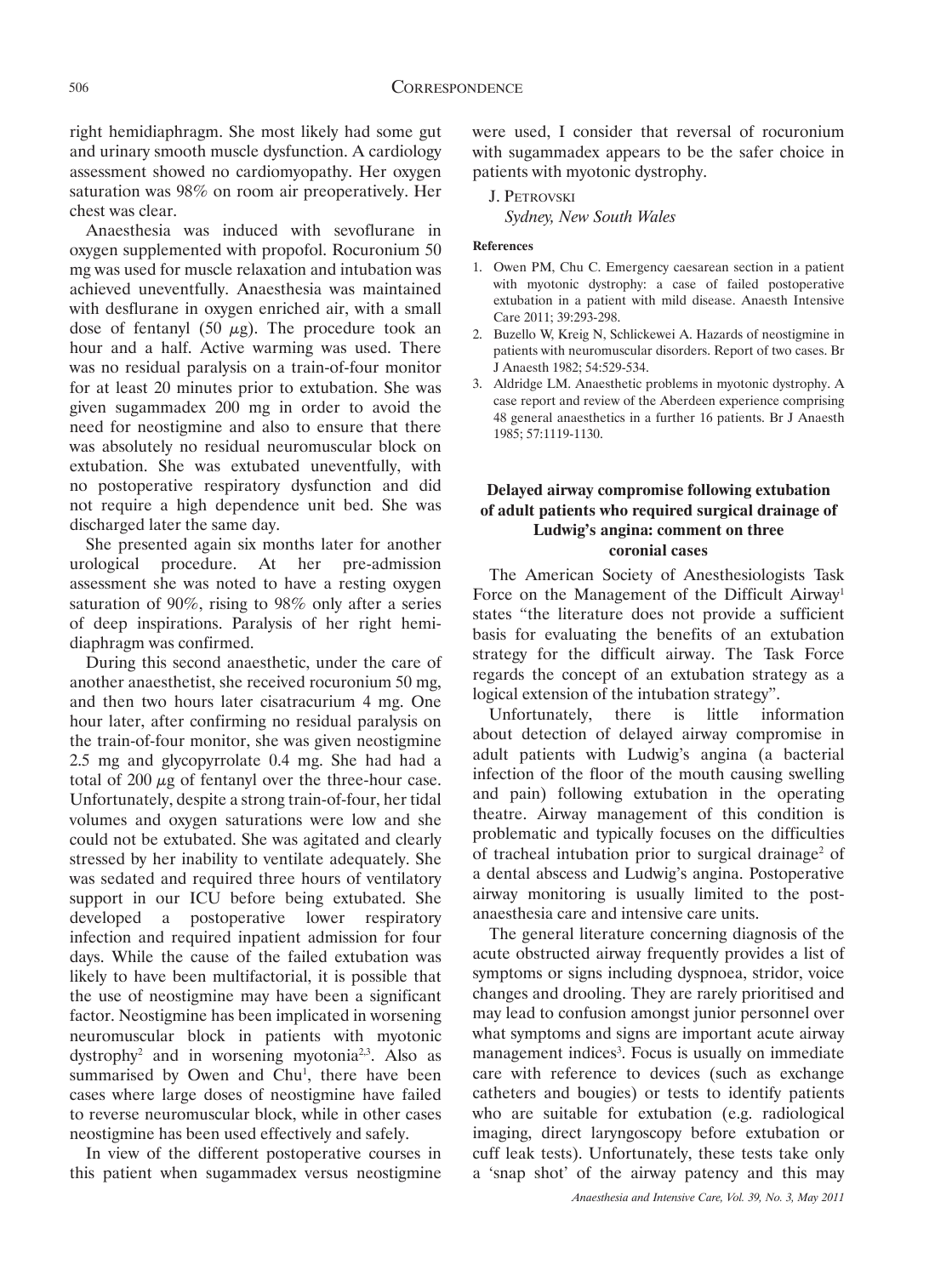## CORRESPONDENCE 507

change rapidly. Laryngeal oedema may reform within the patient's airway following removal of a tracheal tube. Follow-up fibreoptic nasal endoscopy has been advocated for assessment of acute epiglottis<sup>4</sup>. In the postoperative phase of Ludwig's angina, this requires a level of expertise that may not be available outside the high-dependency unit.

Previously, one of the authors (KBG) reviewed the coronial inquest of the death of a patient from acute airway obstruction from Ludwig's angina<sup>5</sup>. We wish to highlight some points that might assist in the management of similar cases.

The authors collated data from the National Coroners Information System (www.ncis.org.au) during the period 2000 to 2008 (Queensland 2001 onwards). Keywords used to search the database included hypoxia (excluding hanging, drowning, strangulation), oesophageal intubation, failed intubation and airway obstruction.

A total of 23 cases which involved deaths from acute upper airway obstruction in the postoperative period were identified, of which three occurred following extubation after surgical drainage of dental abscess and Ludwig's angina. All three were male patients aged between 27 and 39 years and all three died between January 2001 and December 2002. One patient died in the post-anaesthesia care unit on the day of surgery and the other two in a general surgical ward following surgery. One of these two patients died on the day of operation. The other patient was left intubated and ventilated overnight after surgery. He was extubated on the following day but died after transfer to the general ward.

Signs known to indicate respiratory distress including poor voice (soft, hoarse or weak), poor cough and pain and/or difficulty in swallowing (drooling) were reported in each case. Voice changes and poor cough are secondary to oedema of the glottis and difficulty in adducting the vocal cords. The cause of drooling may occur during the oral and pharyngeal phases of the swallow. Initially, secretions are normally pushed posteriorly towards the pharynx with an anterior-to-posterior tongue elevation. Ludwig's angina displaces the tongue and interferes with this mechanism. In the pharyngeal phase, the larynx prevents material from entering the trachea by closing the true vocal cords, false vocal folds and aryepiglottic folds respectively. Displacement of the tongue and glottic and supraglottic oedema impede this function.

Stridor, respiratory distress and cyanosis are late signs of impending airway obstruction – often too late for controlled re-intubation of the trachea. The coronial inquests suggest that the junior medical



Figure 1: Signs and symptoms of laryngeal compromise with suggested clinical management.